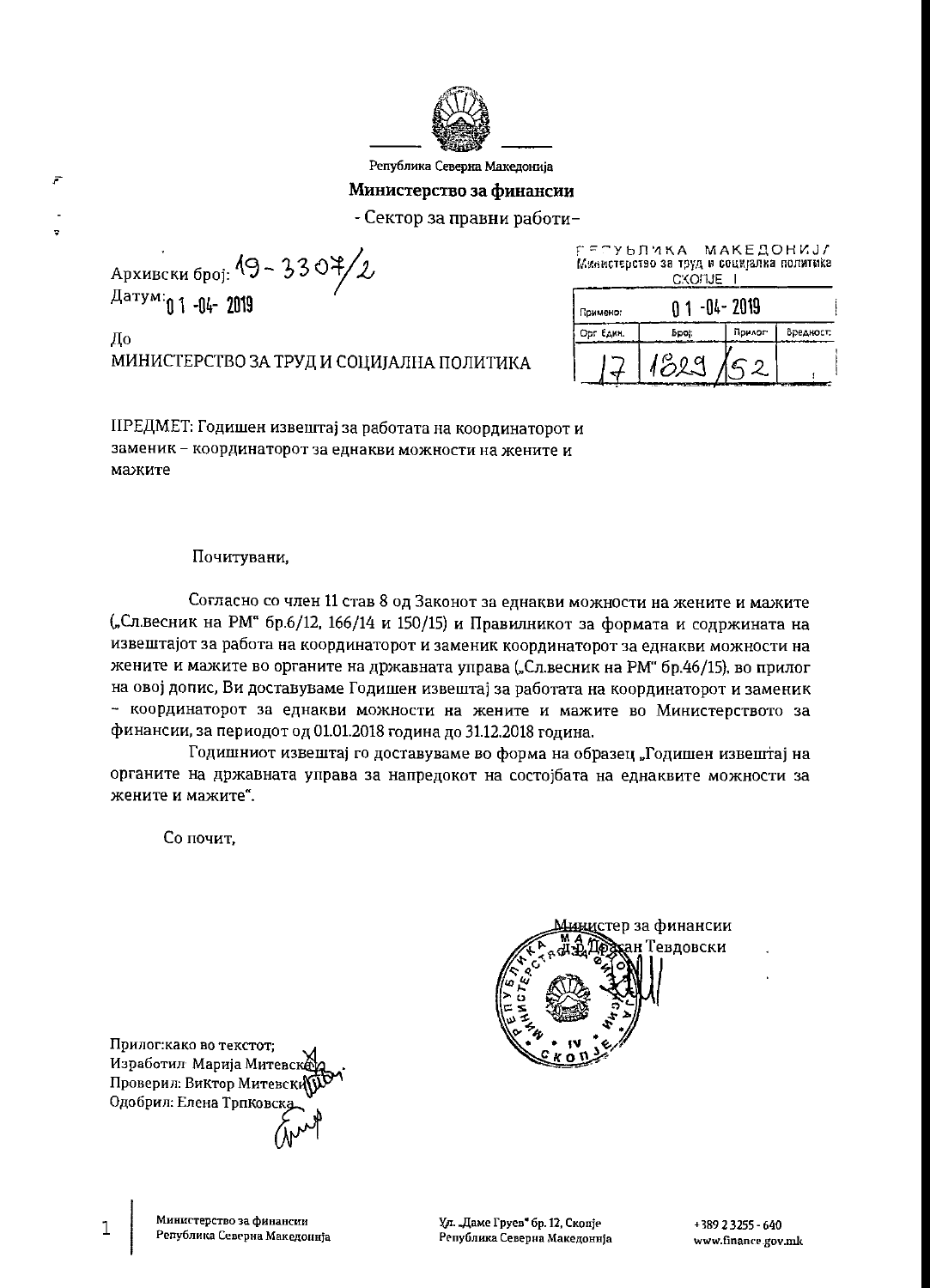

Годишен извештај на органите на државната управа за напредокот на состојбата на еднаквите можности за жените и мажите

TAN TEOCHORHITATIOOPMAHTHE

| Орган на државна управа   |                                                  |
|---------------------------|--------------------------------------------------|
| (назив)                   | Министерство за финансии на Република Македонија |
| Изработил (име, презиме и |                                                  |
| функција)                 | Марија Митевска, координатор за еднакви можности |
| † Период на известување   | 01.01.2018 година - 31.12.2018 година            |
| Датум на поднесување на   |                                                  |
| извештајот                | .2019 година                                     |

Одговорно лице кој го одобрува извештајот и ја потврдува неговата веродостојност  $01 - 04 - 2019$ Датум, Л.,  $\vec{z}$ Име и презиме  $\mathcal{L}^{\vee}$ д-р Драган Тевдовски កា Министер за фина (ецио за Потпис (Одговорно лице во орі і́а ўправа)  $\mathbb{R}$ 

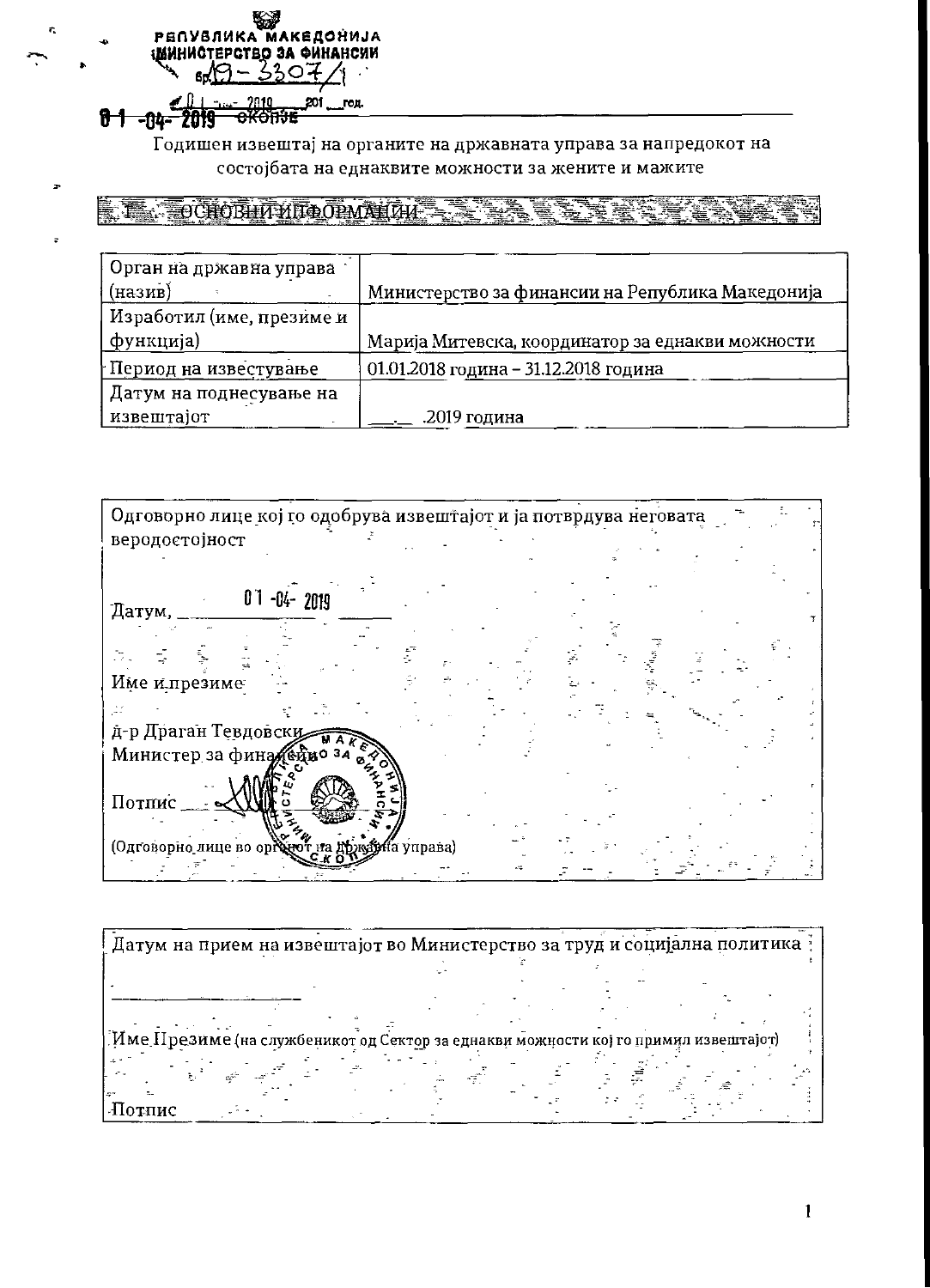#### SLOCACITA CHROSE TELLETE AKTIVITIOCTM KOMEL COTTA CHO SANOHO EIHAKBA MOXHOCTV TA KEHATE TA VAXVIE S

2.1. Преземени основни и посебни мерки согласно чл. 5, 6-и 7 од ЗЕМ (заокружете) А) Позитивни . . . 7

- Б) Охрабрувачки
- В) Програмски

Министерството за финансии во Родово буџетската изјава од 2018 година, за проектот "Купи куќа, купи стан" и Купи куќа за млади" има предвидено позитивна  $\text{Mep}$ ка.  $\frac{1}{2}$  ,  $\frac{1}{2}$  ,  $\frac{1}{2}$  ,  $\frac{1}{2}$  ,  $\frac{1}{2}$  ,  $\frac{1}{2}$  ,  $\frac{1}{2}$ 

2.2 Мерење на успешност на мерката (наведете кратки информации-показатели кој е резултатот со спроведувањето на оваа мерка). Во период од три години ќе се следи примената на мерката од родово буџетската изјава за што ќе се изготвува извештај за родово одговорно буџетирање.  $\sigma_{\rm{max}}=2.00$  m  $^{-1}$  .

2.3. Дали имате предвидено показатели/индикатори за мерење на успешноста и напредокот (Ве молиме наведете само аутпут индикатори). Во Програмата се предвидени два аутпут индикатори и тоа: број на лица од женски пол кои го решиле станбеното прашање преку проектот "Купи куќа, купи стан" и Купи куќа за млади" и висината на месечните примања на лицата од женски пол кои аплицирале за наведениот проект.  $\label{eq:2.1} \left\langle \sigma_{\alpha\beta\gamma} \right\rangle = \left\langle \sigma_{\alpha\beta\gamma} \right\rangle = \left\langle \sigma_{\alpha\beta\gamma} \right\rangle = \left\langle \sigma_{\alpha\beta\gamma} \right\rangle = \left\langle \sigma_{\alpha\beta\gamma} \right\rangle = \left\langle \sigma_{\alpha\beta\gamma} \right\rangle = \left\langle \sigma_{\alpha\beta\gamma} \right\rangle = \left\langle \sigma_{\alpha\beta\gamma} \right\rangle = \left\langle \sigma_{\alpha\beta\gamma} \right\rangle = \left\langle \sigma_{\alpha\beta\gamma} \right\rangle = \left\langle \sigma_{\alpha\beta\gamma} \right\rangle = \left$ 

2.4. Доколку имате документи и прилози кои зборуваат за напредокот, ставете ги во прилог на извештајот  $f^{-1}$  , which is a set of  $\mathcal{F}$  $\mathcal{F}^{\text{max}}_{\text{max}}$  $\mathbb{R}^2$ 

## BABILIERETH ITPESEMEIL I HANNUM FIJIBA BOJKBEILATI MOPTE PAOL

3.1. Преземени иницијативи за инкорпорирање на принципот на еднакви можности на жените и мажите во стратешкиот план и буџетот на органот на државната управа (ОДУ), согласно член 11 од ЗЕМ:  $\mathbf{F}_{\mathbf{z}}$  $\mathcal{L}(\mathcal{E})$  $\begin{array}{l} \mathbb{P}_{\mathcal{A}}(\mathcal{A})=\mathbb{P}_{\mathcal{A}}(\mathcal{A})=\mathbb{P}_{\mathcal{A}}(\mathcal{A})=\mathbb{P}_{\mathcal{A}}(\mathcal{A})=\mathbb{P}_{\mathcal{A}}(\mathcal{A})=\mathbb{P}_{\mathcal{A}}(\mathcal{A})=\mathbb{P}_{\mathcal{A}}(\mathcal{A})=\mathbb{P}_{\mathcal{A}}(\mathcal{A})=\mathbb{P}_{\mathcal{A}}(\mathcal{A})=\mathbb{P}_{\mathcal{A}}(\mathcal{A})=\mathbb{P}_{\mathcal{A}}(\mathcal{A})=\mathbb{P}_{\mathcal{A}}(\mathcal$ 

김수장 작은 경우 기준<br>일본 시작 기술 기술 • Брз основа на Решение за формирање на Работна група за спроведување на родова! буџетска анализа на Програмата "Купи куќа, купи стан" бр.03-6598/1 од 28.11.2016; година, работната група изработи Родово буџетска изјава за избраната Програма "Купи куќа, купи стан" и Купи куќа за млади", заведена под бр.19-1202/1 од 12.02.2018 година.

<sup>&</sup>lt;sup>1</sup> Аутпут индикаторите ја мерат количината на стоки или услуги кои се добнваат со реализација на активностите од одделните програми, или пак број на жени н мажи опфатени со одделни програми. Пример за аутпут индикатор е број на мажн/жени опфатени со здравгтвените програми, број на жени опфатени со програмата за субвенцнонирање на земјоделството, број на жени од таргет група 24-49 години опфатени со Активните програмии мерки за вработување и др. Преземено од Насоки за подготовка на предлог буцетска пресметка, Миннстерство за финансии, http://www.mtsp.gov.mk/WBStorage/Files/OP 2012.pdf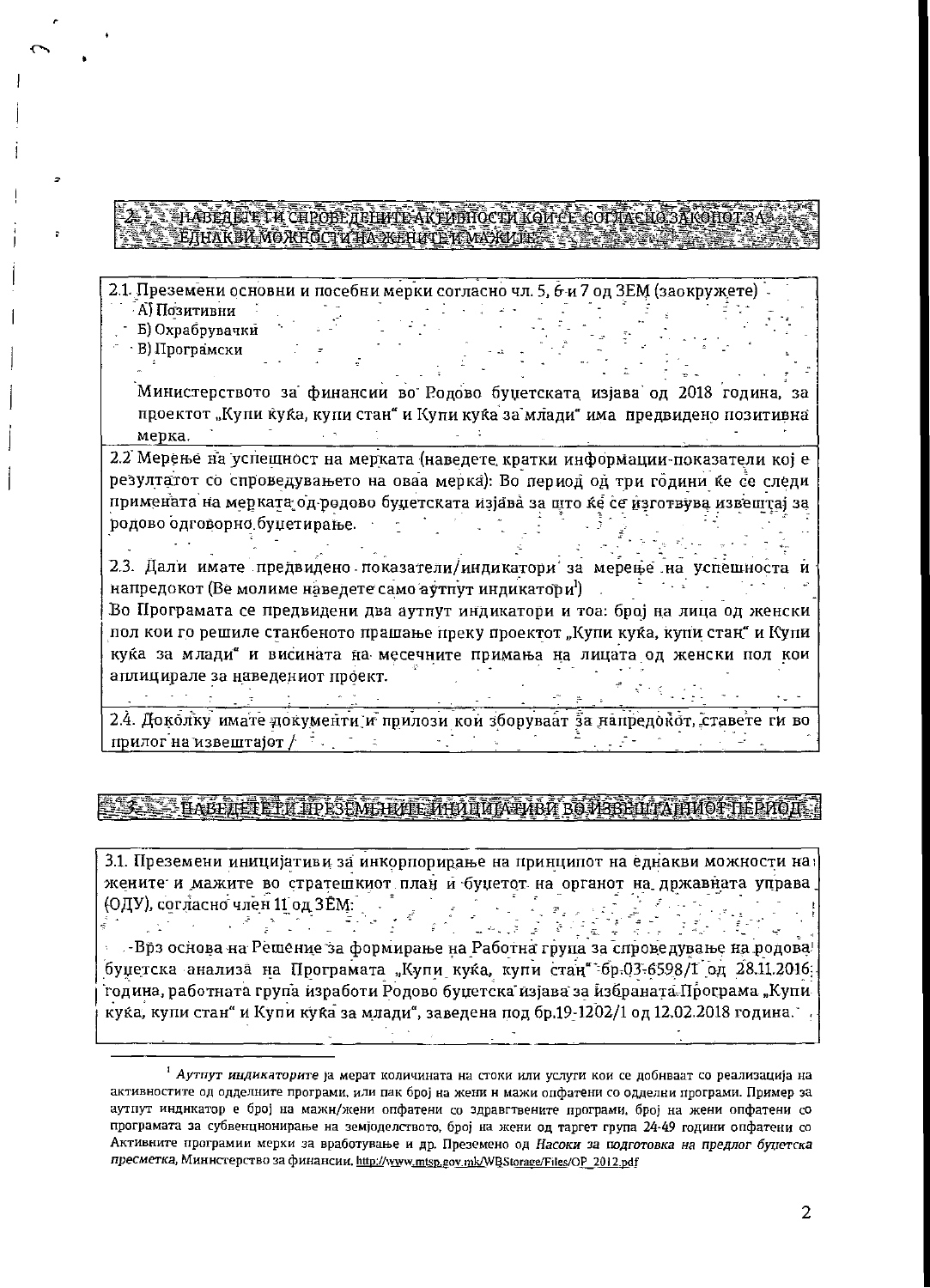3.2. Мерење на успешност на иницијативата (наведете кратки информации-показатели кој е резултатот со спроведувањето на оваа иницијатива): [16] [26] [26] [26] [26] Програмата на која е извршена родово буџетска анализа се спроведуваше во 2018 година, за која година беа предвидени и буџетски средства, наведени во самата изђава, а резултатите од истата ќе бидат наведени во извештај за родова буџетска изјава.

3.3. Дали имате предвидено показатели/индикатори за мерење на успешноста и напредокот (пример за индикатор)

ř.

الأيار

Во Родово буџетската изјава се наведени два индикатори за мерење на успешноста и напредокот на истата и тоа:

- $\pm$  1.  $\,$  Број на лица од женски пол кои го решиле станбеното прашање преку проектите. "Купи куќа, купи стан" и "Купи куќа за млади".
- 2. Висината на месечните примања на лицата од женски пол кои аплицирале за проектите "Купи куќа, купи стан" и "Купи куќа за млади".

3.4: Доколку имате документи и прилози кои зборуваат за напредокот, ставете ги во прилог на извештајот: /

# **SOATOR CONTROP AND HIM THE AT HOME SET**

4.1. Наведете ги активностите за унапредување на еднаквите можности на жените и мажите кои Вашата институција ги реализирала во соработка со социјалните. партнери и невладините организации активни на полето на еднаквите можности на жените и мажите? В составит

. Во изминатата 2018 година, а согласно член 11 од Законот за еднакви можности. на жените и мажите ("Сл.весник на РМ" бр.6/12, 166/14 и 150/15), Министерството за - финансии избра програма за родово буџетска анализа. Како Програма за े спроведување на родово буџетската анализа се избра Програмата "Купи куќа, купи стан" и "Купи куќа за млади". За изработка на оваа анализа со решение на министерот за финансии беше формирана работна група, која ја изготви анализата и врз основа на истата изработи и Родово буџетска изјава. За изработка на анализата - членовите на работната група учествуваа на неколку обуки организирани од страна  $^\pi$ на Министерството за труд и социјална политика и UN Women. Во Родово буџетската изјава е даден краток осврт на избраната програма, со анализа на состојбата, предложени интервенций во врска со програмата, аутпут индикатори, очекувани . - резултати од програмата, како и извор на средствата за истата.  $\tilde{\varphi}$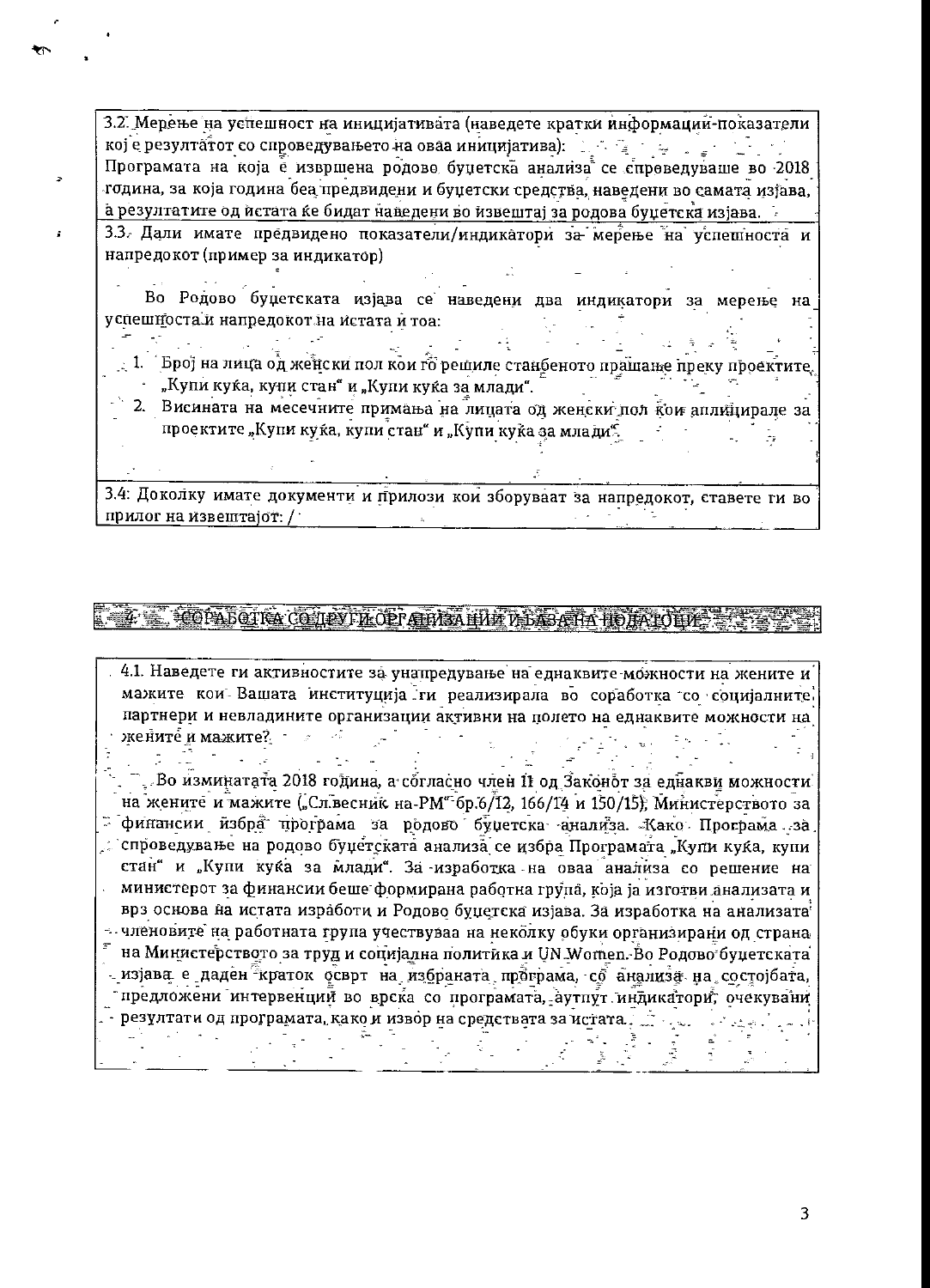4.2. Дали базата на податоци со која располага ОДУ е разделена по пол? а) база на податоци која се однесува на човечки ресурси

 $\mathcal{L} = \left\{ \begin{array}{ll} 0 & \text{if} \ \mathcal{L} = \mathcal{L} \end{array} \right.$ 

이 좋아. 우리가

医无头的 医骨下突

그는 동생 사람이 있어요.

 $\mathcal{L}_{\text{max}}$  , and  $\mathcal{L}_{\text{max}}$ 

÷

Базата на податоци со која располага Министерството за финансии е разделена по пол. Имено, согласно Правилникот за систематизација на работните места во Министерството за финансии заклучно со ден 27.03.2019 година, ја даваме следната состојба на систематизирани пополнети работни места на административни службеници по категории и нивоа на звања.

Во категоријата Б, ниво Б1, на работно место со звање државен советник распоредени се 7 административни службеници, од кои 5 жени и 2 мажи, додеќа на ниво Б2 на работно место со звање раководител на сектор распоредени се вкупно 12 административни односно државни службеници, од кои 6 жени и 6 мажи. Исто така, во категоријата Б, на ниво Б3, на работно место помошник раководител на сектор распоредени се вкупно 21 државен службеник, од кои 15 жени и 6 мажи, а на ниво раководител на одделение распоредени се 59 државни службеници, од кои 40 жени и 19 мажи. Во категоријата В, ниво В1, на работно место советник распоредени се 139 државни службеници, од кои 93 жени и 46 мажи, а на ниво В2, на работно место виш соработник распоредени се 35 државни службеници, од кои 21 жена и 14 мажи. На работно место соработник, ниво В3, распоредени се 15 државни службеници, од кои 9 жени и 6 мажи, додека на работно место помлад соработник, ниво В4, распоредени се 152 државни службеници, од кои 95 жени и 57 мажи. Прве председател во селото на селото на селото на селото на .<br>Во категоријата Т, на ниво Т1, самостоен референт распоредени се вкупно 78 државни службеници од кои 55 жени и 23 мажи, додека на работно виш референт, ниво Г2, распоредени се 21 државни службеници, од кои 15 жени и 6 мажи. Во категоријата Г, на ниво ГЗ, на работно место референт распоредени се 7 државни службеници, од кои 6 се жени, а 1 маж, додека на ниво Т4, на работно место помлад референт вработени се вкупно 32 државни службеници, од кои кои 19 жени и 13 мажи. Во Министерството за финансии вработени се вкупно 52 работници од кои 26 жени и 26 мажи. 

\* приложете документ со преглед на човечките ресурси поделени по пол (вкупен број-на вработени, по звање)

ကြီး (၂) နိုင်ငံ (၁) နောင်ရေး (၂) နိုင်<br>(၃) ကောင်ရေး (နောင်ရေး) ကောင်ရေး (၁) နောင်ရေး

 $\frac{1}{2}$  ,  $\frac{1}{2}$  ,  $\frac{1}{2}$ 

- Табела но пол согласно категории и нивоа на звања на административни службеници и работници во Министерството за финансии (вклучувајќи ги и вработените во Управата за имотно правни работи како орган без својство на правно лице);

 $\mathcal{L}_{\mathcal{A}}$ 

 $\frac{1}{2}$ 

б) база на податоци која се однесува на програмскиот дел (опфат на корисници по пол од одредени програми, услуги, мерки итн). Во Родово буџетската изјава за Програмата "Купи куќа, купи стан" и "Купи куќа за млади" е наведен вкупниот број на одлуки донесен по барањата за станбен кредит, а согласно со Законот за субвенционирање на станбен кредит. Воедно, во изјавата е направена распределба на корисниците по пол и брачен статус (венчани и невенчани), за вкупниот период за кој-е извршена анализата од 2012-2016 година.

 $^\star$  приложете документ со краток опис на програма/услуга и податоци разделени по пол за предвидени корисници, целни групи, и податоци разделени по пол за опфатени корисници, целни групи итн. Родово буџетска изјава;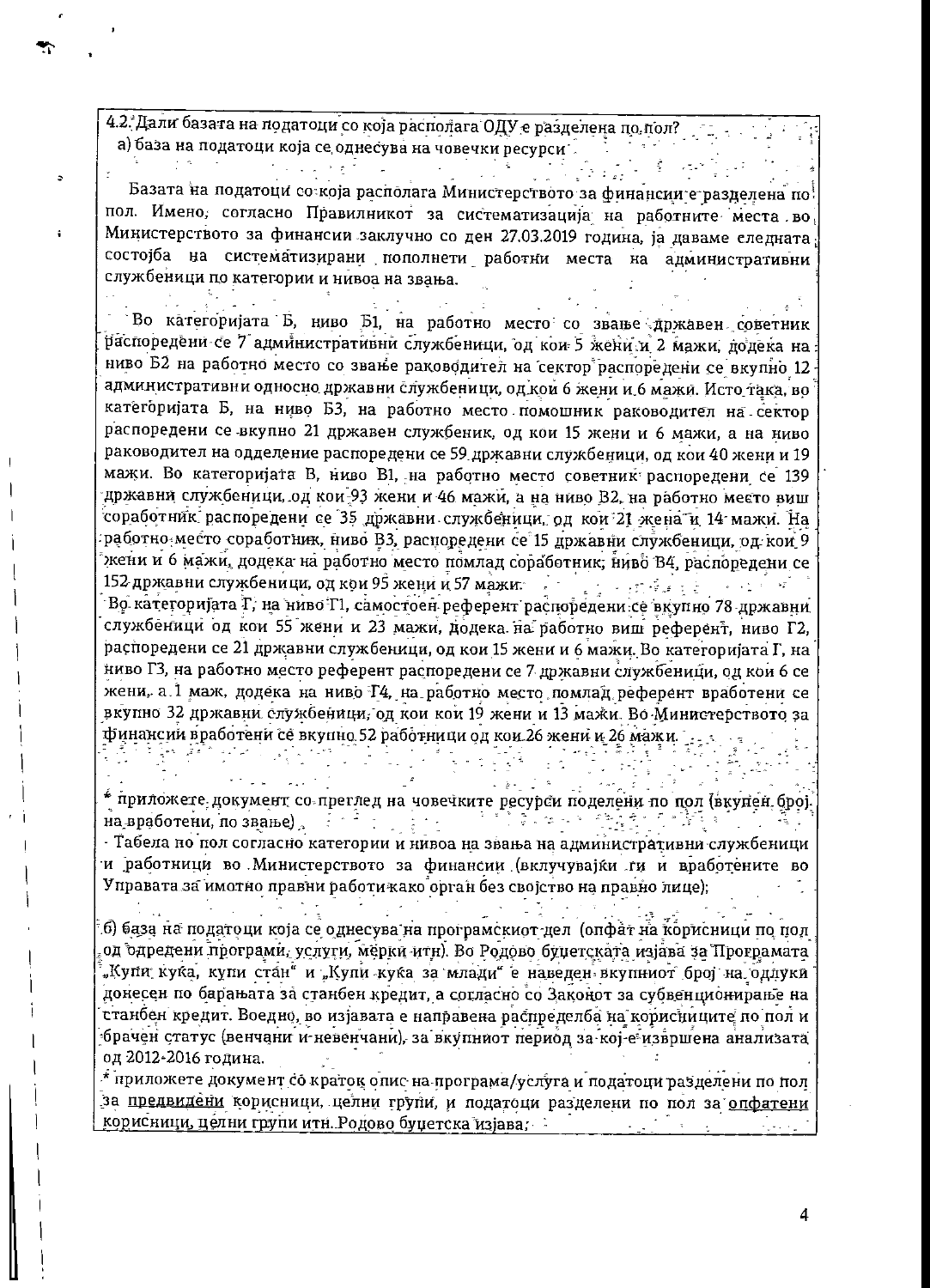### <u>ТРЕАЛИЗИРАНИ АКТИВНОСТИ И ПОСТИНИТИ РЕЗУДНАТИ СОГЛАСНИЯ</u> **RIGHT CEATEMPTE AGKYMTITU OF OLIMCIA HT POHOBATALIJHAKBOKT.**

5.1. Наведете кои се вашите обврски согласно Стратегијата за Родова Еднаквост-(СРЕ), Националниот план за акција и оперативниот план за годината за која се известува.

Опишете според:

а) Постигнати резултати

Министерството за финансии изработи родово буџетска изјава со која е опфатена Програмата "Купи куќа, купи стан" и "Купи куќа за млади".

б) Реализирани активности

 $\sim$ 

- Изготвена е родово буџетска изјава со која е опфатена-Програмата "Купи куќа јхупи стан" и "Купи куќа за млади".

в) Индикатори за мерење успешност /

г)Потрошени средства за реализирани активности од областа  $_{\rm Ha}$ родовата <u>. . . рамноправност и извор на средства / .</u>

5.2. Дали надлежностите и задачите на координаторот и заменик координаторот конкретно се утврдени во актот за систематизација на работните места во органите на државната управа? WHERE W surgitum i taler ್ಲುಟ್ಟಿಸ್ 7

-Надлежностите на координаторот и заменик координаторот се утврдени во Правилникот за систематизација на работните места во Министерството за финансии. Прилог:Извадок од Правилникот за систематизација на <u>рабо</u>тните места  $B<sub>0</sub>$ Министерството за финансии;

5.3. На кои обуки во текот на извештајниот период координаторот и заменик координаторот-имаат присуствувано? - ... وقفات ال

1. Работилница за планирање на идните интервенции во областа на родово одговорното буџетирање одржана во месец март 2018 година, во организација на UN Women.

Э.Обука за постапување согласно со Упатството за начинот на постапување на министерствата и другите органи на државната управа во процесот на подготвување на стратешкиот план и годишниот план за работа и Упатство за начинот на постапување на министерствата и другите органи на државната управа во процесот на следење, оценување и известување за спроведувањето на стратешкиот план и годишниот план за работа.

Дали тие во обуките се јавиле како: а) слушатели - да б) обучувачи

5.4.Во рамките на целосниот период на извршувањето на функцијата, наведете кои обуки (наведете тематски родова еднаквост и анти-дискриминација, трговија со луѓе, семејно насилство, родова еднаквост и социјална заштита итн). имаат посетено:  $\mathbb{R}^2$ ್ನು ಸಲ್ಲಿಸಿದ ಸ

 $\mathbb{R}^2$  and  $\mathbb{R}^2$ 1. Две лица од Секторот за буџети и фондови при Министерството за финансии, учествуваа на обука за родово буџетирање, во орга̂низација на Joint Viena Institute, во Виена (февруари, 2018 година); ು ಸಂಘೋ  $\mathbb{R}^2$ 

2. Едно лице учествуваще на регионална работилница на тема Антидискриминација на ромите во поширокиот регион Берлин, Германија (февруари 2018 година);

3. Координаторот за родова еднаквост присуствуваще на регионална конференција одржана во Дубровник, Република Хрватска, на тема Регионална едукација за поддршка на жртви, меѓународни обврски и надоместоци на жртвите од казнени деда. 4. Вработен од Секторот за буџети и фондови учествуваше на втор состанок на работната група за развој на регионалните стандарди за одговорен буџет на Ромите, во организација. -на Regional Cooperation-Council, Букурешт, Република Романија (јули 2018);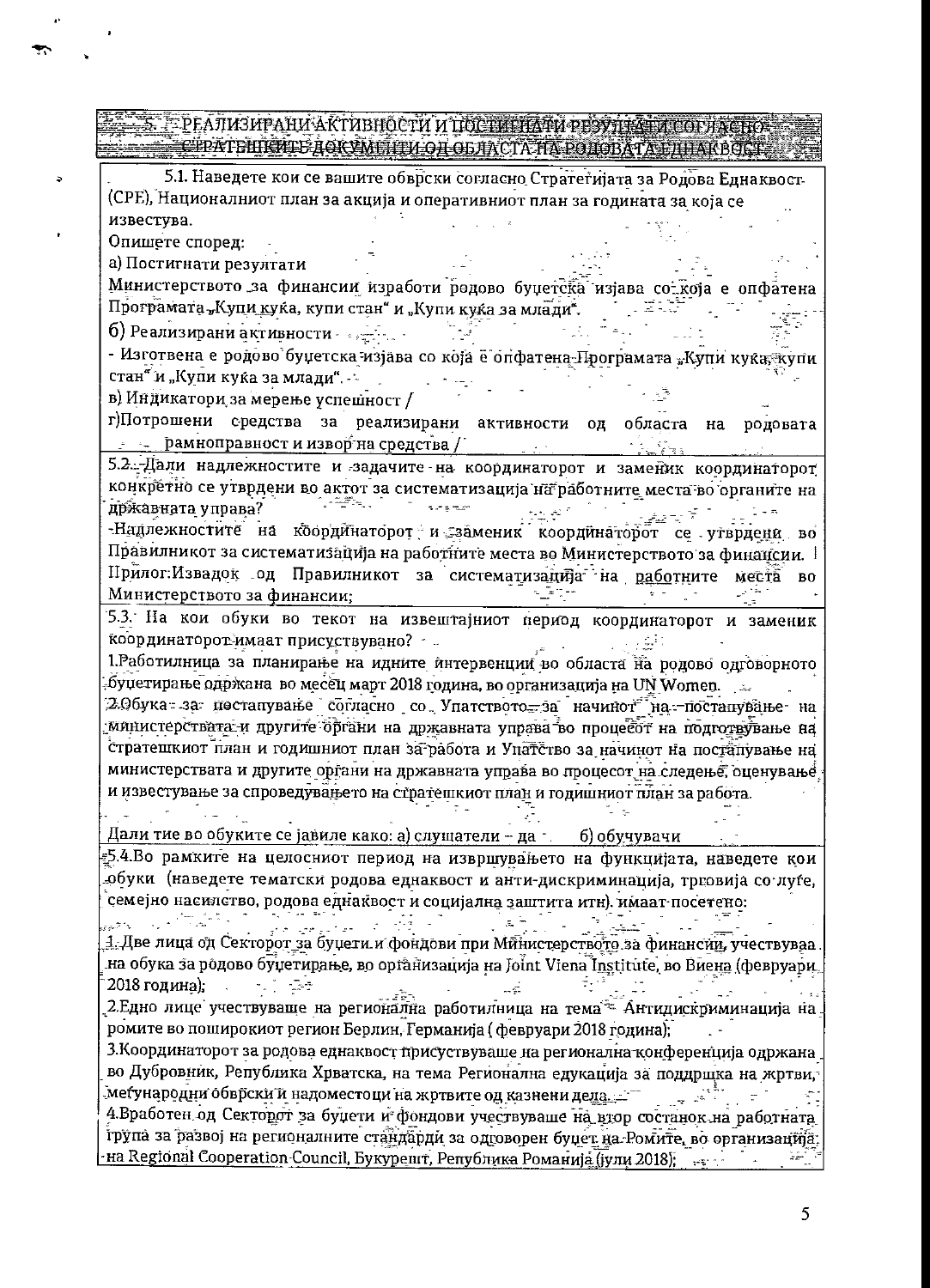5. Вработен од Секторот за буџети и фондови учествуваше на трет состанок на работната група за развој на регионалните стандарди за одговорен буџет на Ромите, во организација на Regional Cooperation Council во Рим, Република Италија (ноември 2018);

- а) координатор за еднакви можности да
- б) заменик координатор за еднакви можности -/

5.5. Колку и кои иницијативи (предлог закони, предлог стратегии, предлог информации до влада, предлог акциски планови, предлог буџети, предлог стратешки планови) координаторот и заменикот координатор за еднаквите можности на жените и мажите имаат доставено до ОДУ? /

5.6. Колку од тие иницијативи биле успешни? /

THE HOSBALD TO BE A HEAK OF LABURE THE REFALSE TO

6.1 Наведете дали и со какви предизвици сте се соочиле во текот на извештајната година и какви предлози за нивно надминување сте дале: Промовирање на еднаквите можности на мажите и жените, со можност за нивно унапредување преку програмата за која е изработена родово буџетската анализа.  $\pm 1$ 

62 Споделете пример за добра или лоша пракса. Размена на искуства, соработка и партиципирање на обуки за родово одговорно буџетирање..

5.3. Наведете примери за научени лекции - Спроведените обуки за родово креирање политики и буџетирање, овозможија успешно да се изработи родова буџетската изјава на Министерството за финансии за за Програмата "Купи куќа, купи стан" и "Купи куќа за млади".

28 CIUILISTE FLEATURESCULTIFIA TERCEDE

7.1. Опишете накратко кој е вашиот план на активности за следната година и кон што ке придонесат (имплементација на Стратегија за родова еднаквост, друг стратешки документ на ОДУ итн.) Спроведување на активности согласно родово буџетска изјава за избраната Програма "Купи куќа, купи стан" и "Купи куќа за млади", односно следење на нејзината имплементација и изготвување на извештај родово одговорно буџетирање.